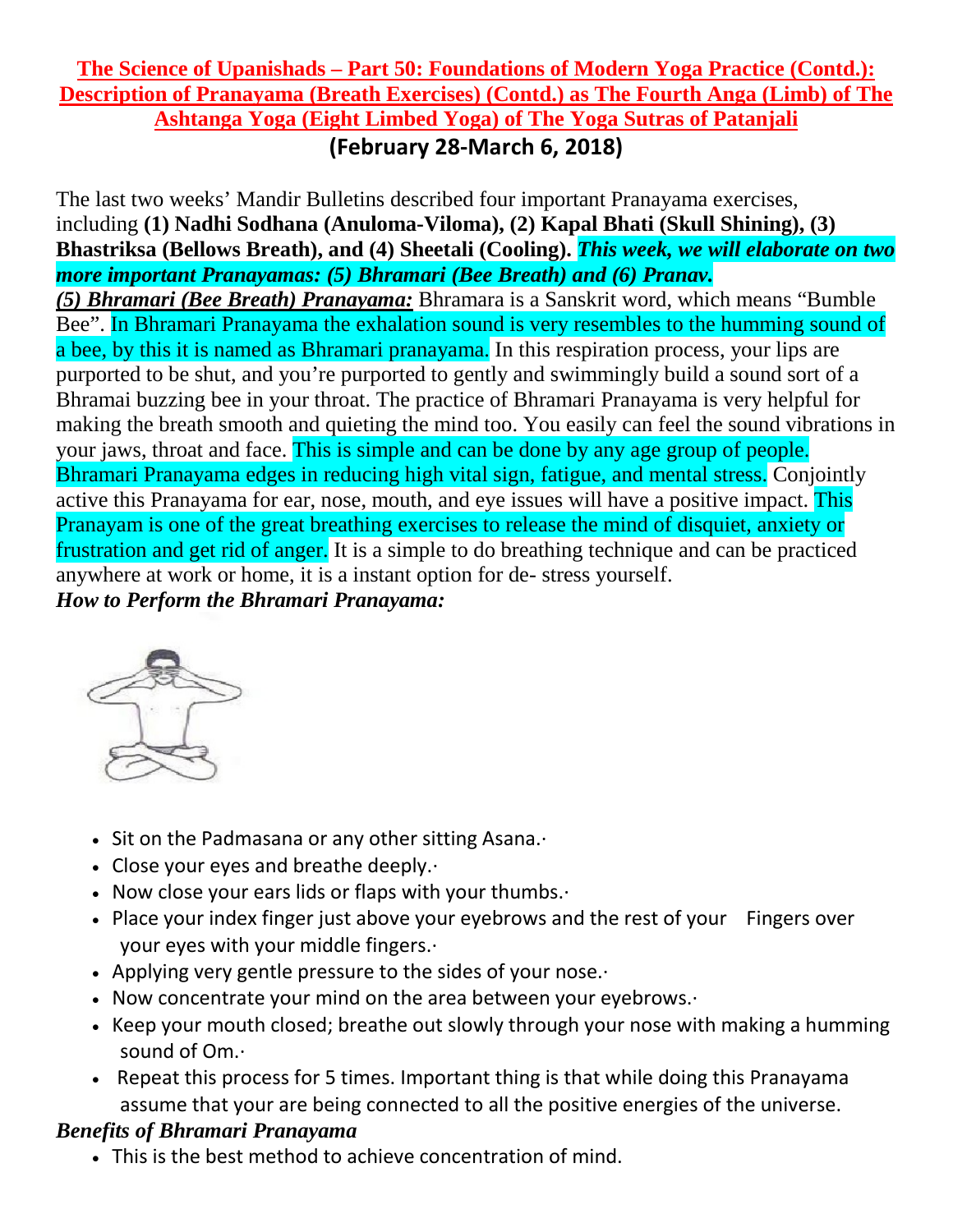- It opens the blockage and gives a feeling of happiness to mind and brain.
- Beneficial in relieving from hypertension.
- It relaxes the mind and lowers stress.
- Helps in High blood pressure and heart problems.
- With the help of this, mind becomes steady, lower mental tension, agitation etc.
- Helpful in curing Paralysis and migraines.
- All ages people can try this breathing exercise including pregnant women.
- In the time period of pregnancy, it helps to maintain and regulate the functioning of the Endocrine system and provide easy child birth.
- It is very good for Alzheimer's disease.
- Most effective Pranayama for awakening the Kundalini

*(6). Pranav (Om)* **Pranayama:** Pranav is a Sanskrit word which means the sacred syllable "OM". Pranav Pranayama is the simplest Pranayama among the all, and it is the last pranayama according to **"Patanjali yoga sutra".** You can also say this as an instant meditation of 2 or 3 minutes. People in all the age group can practice Pranay Pranayama. In this pranayama you have to keep your concentration on your breathing (inhaling and exhaling) or you can focus on the word Om in your mind while your inhaling and exhaling, it's your choice whether focusing on your breathe or the word Om.

### *How to Perform the Pranav Pranayama*



Sit in thePadmasana, Vajransana or sukhasana, as you wish.

- Keep your eyes closed, your spine and head should be straight.
- Keep your fingers in 'Gyan mudra'.
- Focus on your normal breathing as you inhale and exhale or while normal breathing you can also focus on the word Om in your mind.
- Become centered within yourself and feel your connection with the positive energies which is present in the Universe.
- Do this process for 2 or 3 minutes.
- After two or three minutes raise your hands above your head and rub your palms together for about 20 seconds.
- After that place your palms over your eyes, feel the warmness of your palms over your eyes.
- Now slowly slowly open your eyes (don't open your eyes immediately) with your hands still in front of your eyes.